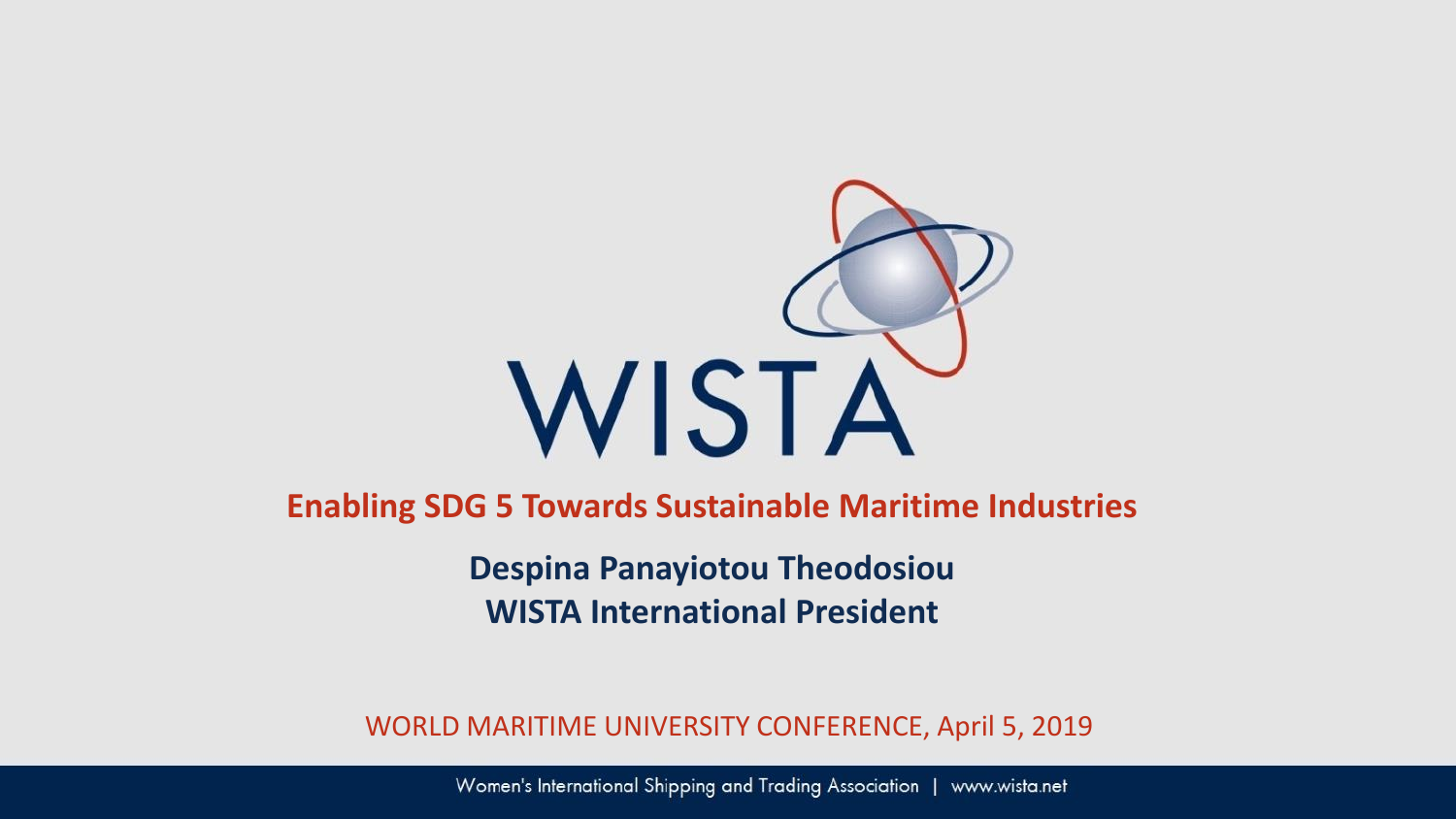



### All industries need to tackle gender equality at different levels simultaneously

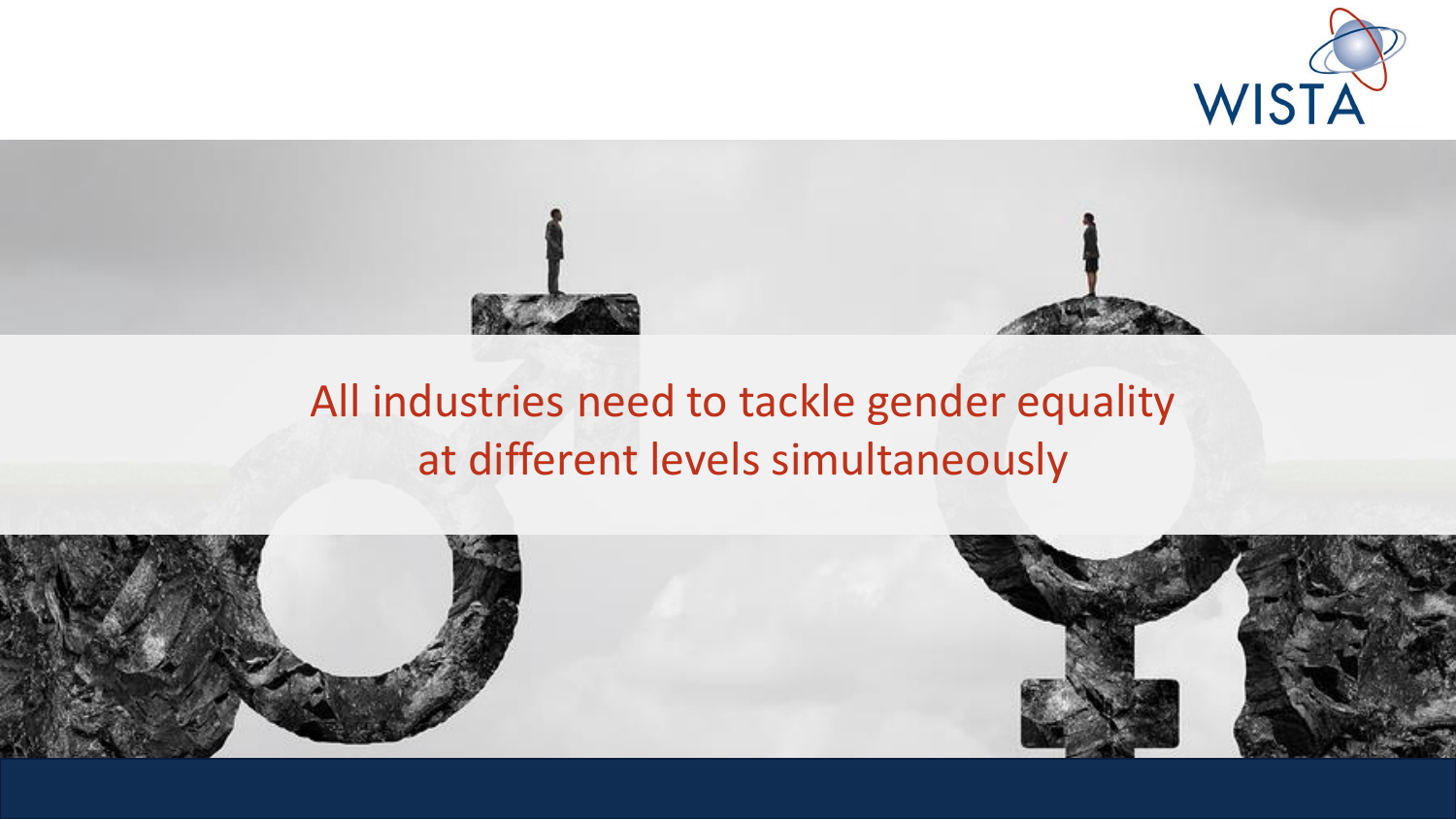## What can we do?





- $\triangleright$  Address societal barriers in a positive way:
	- $\triangleright$  Build up gender equality at school to ensure girls and young women are supported in, and are aware of, the opportunities offered
	- $\triangleright$  Ensure selection processes (to schools and jobs) are neutral with regards to gender.
- $\triangleright$  Encourage role models.
- $\triangleright$  Encourage mentoring and coaching, for both men and women, recruiters and the recruited.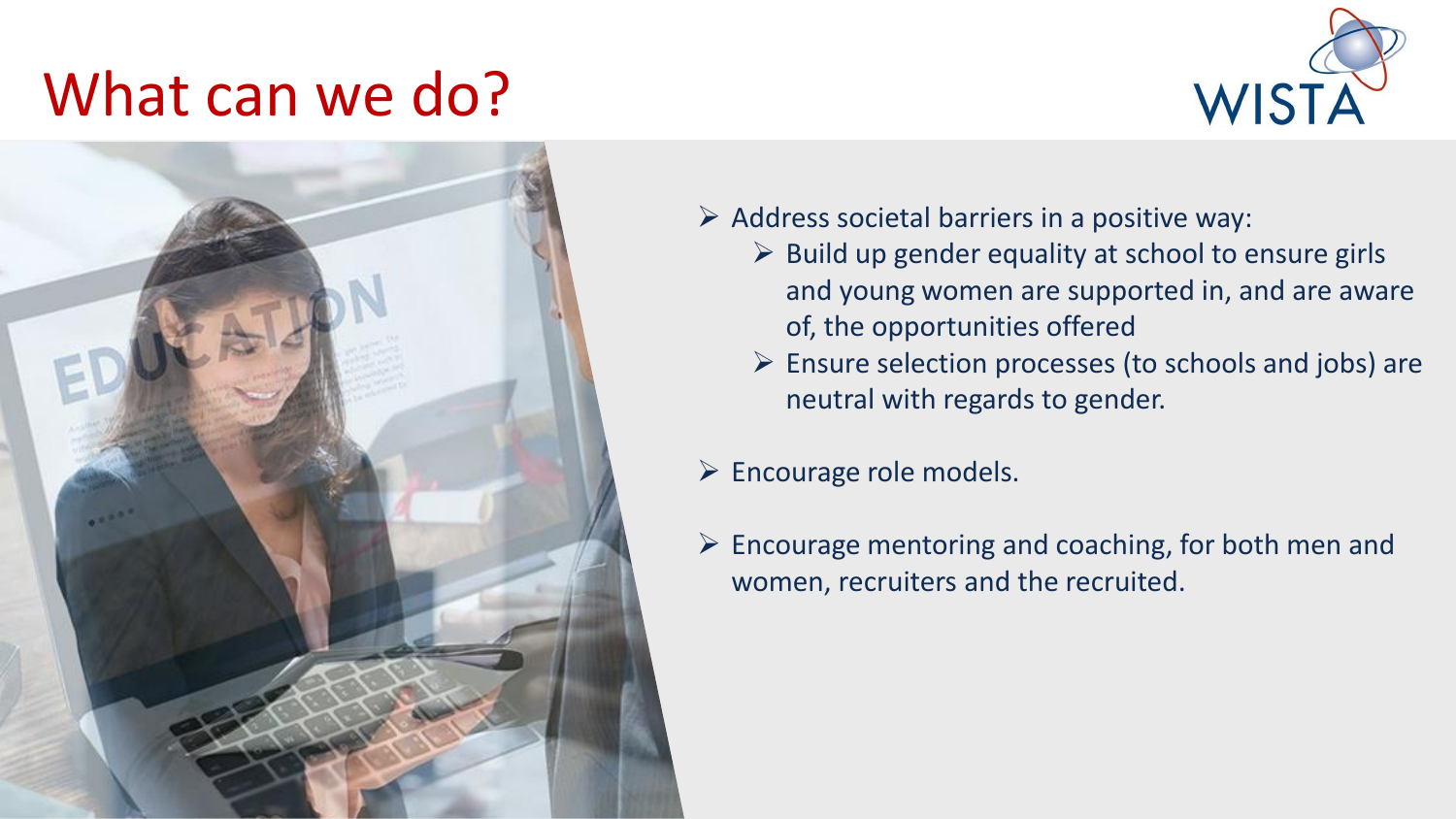# What can we do?

- $\triangleright$  Encourage better working conditions to secure careers at sea.
- $\triangleright$  Encourage more young girls to go to sea, as well as pursue technical degrees and other professions that support growth of a transforming shipping sector.
- $\triangleright$  Make more out of the reason for change: Shipping is transforming for the better, and women are an integral part of successful development
- $\triangleright$  Women entrepreneurs need to be given the same chance to fight, win and lose as their male counterparts
- $\triangleright$  Bring men into the discussion



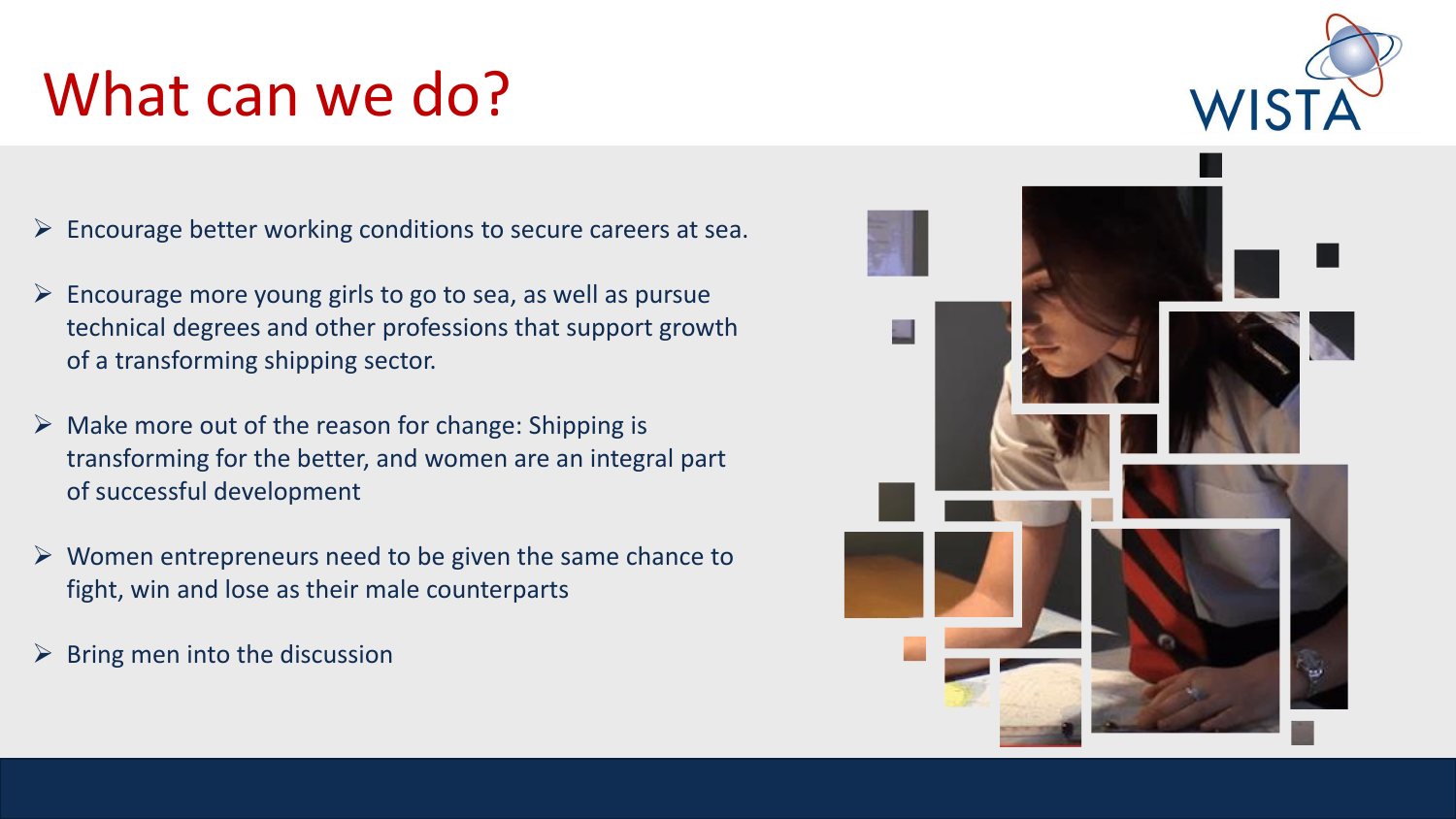

**WISTA International**

**3,000+ Members 45 National Associations**

#### Our **vision**

is to promote diversity in the maritime, trading and logistics sectors, empowering women to lead through their unique perspective and competencies, with the conviction that gender diversity is key in providing a sustainable future for the shipping industry internationally.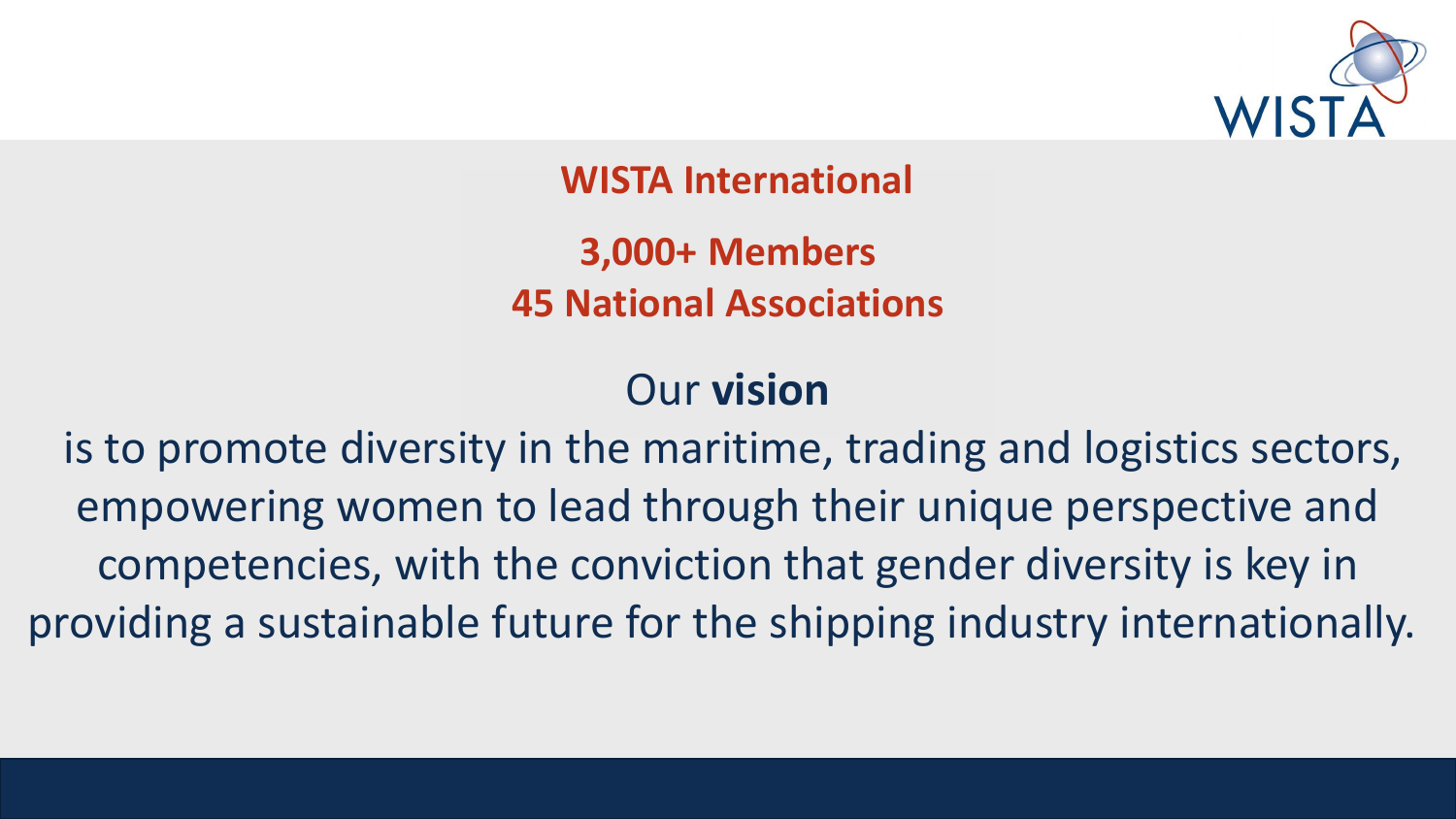

#### WISTA International Pledge for inclusion of women in the shipping industry

*"Embrace diversity of thought (including gender, race, ethnicity, and age), and contribute to a merit-based business environment within my* organisation*. I will be a champion of equal opportunity and equal pay. My* behaviour *will* reflect *how I wish our industry to behave in the future. I will work – and encourage others to work – toward a diverse and inclusive maritime sector."*

**You can also sign the pledge at:<https://wistainternational.com/pledge>**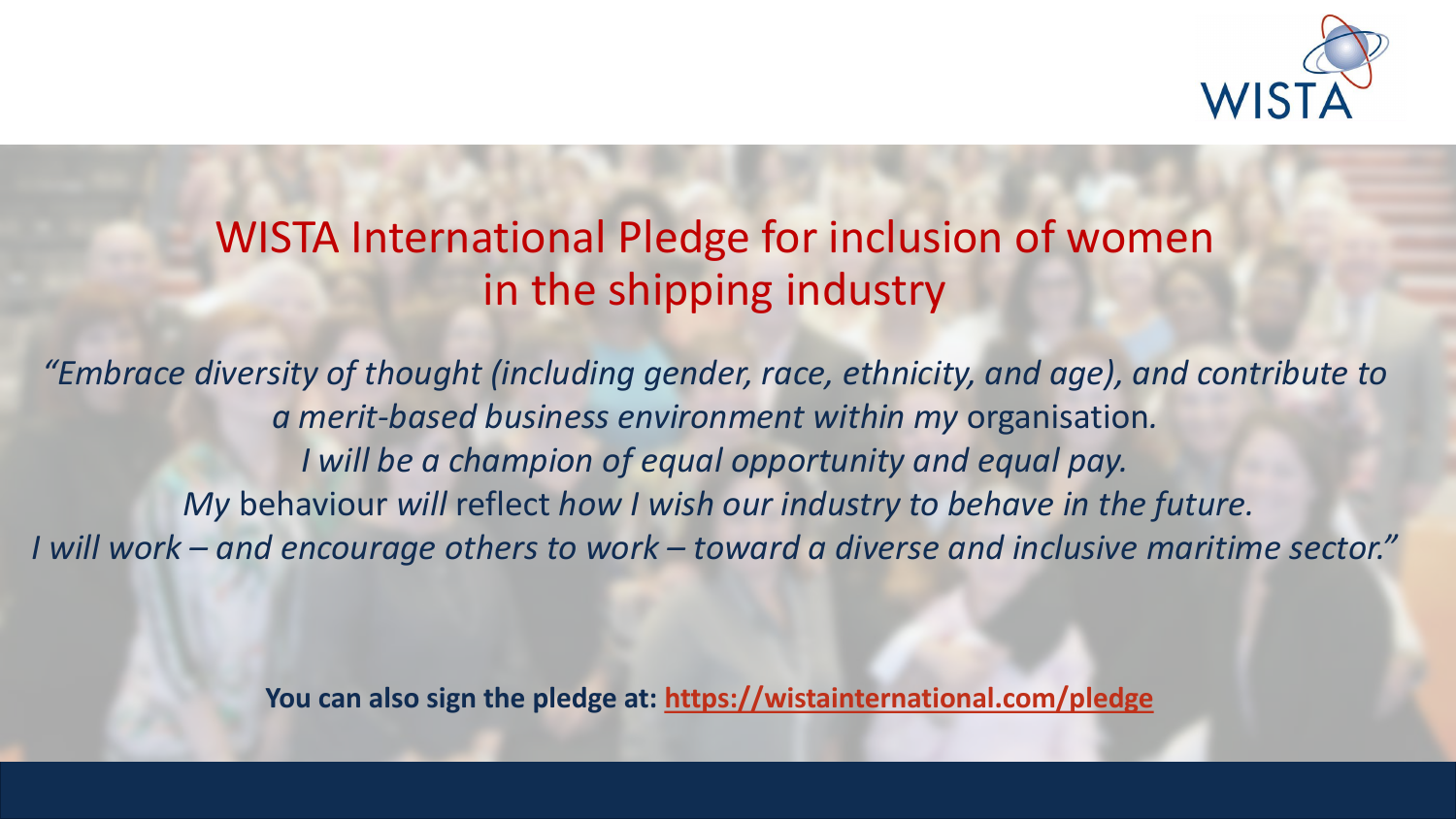### **Bridging the gap**



 **Governmental** and **Industry** responsibility to facilitate the uptake of women in shipping on equal terms

- **Access to the best talent**
- **Skilled executives**
- **Corporate culture changes**
- Retention of skilled women